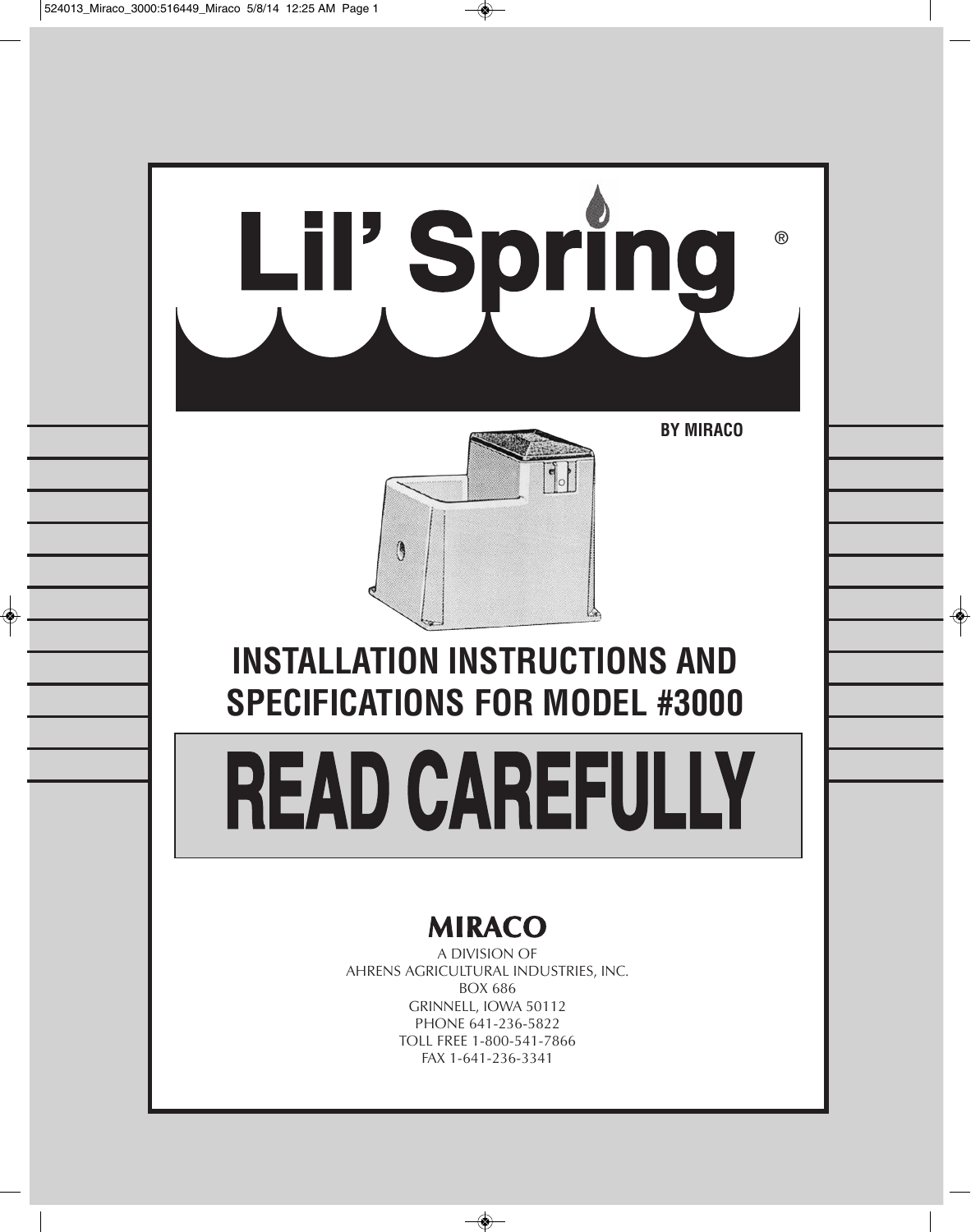# **SPECIFICATIONS**

### **Part 1 General**

A. Description

1. Lil' Spring is a multi-purpose waterer designed to be used with a 250 watt heater in cold climates or without in warmer climates.

#### B. Weights & Dimensions

| Model #           | <b>Gallons</b> | <b>Description</b> | <b>Dimensions</b>                                                                                       | Wt.         |
|-------------------|----------------|--------------------|---------------------------------------------------------------------------------------------------------|-------------|
| 3000 (w/o heater) | b<br>19 liters | multi-purpose      | $24" \times 22" \times 16"$<br>61 x 56 x 53 cm<br>16" drinking height 40 cm<br>22" overall height 53 cm | 48<br>22 kg |

### C. Material necessary for installation

- 1. concrete for the base
- 2. teflon tape thread sealer
- 3. #834 insulated tube

### **Part II Materials, Products**

- A. Materials
	- 1. High impact rockite, Polyethylene
- B. Valve
- 1. Miraco plastic valve



### C. Float assembly

1. Stainless Steel arm and thumb screw w/Polyethylene 4" x 5" bob float.

#### D. Hookup assembly

- 1. 3/4" x 24" 150 psi rubber hose with plastic ends.
- 2. 3/4" plastic ball shutoff valve.

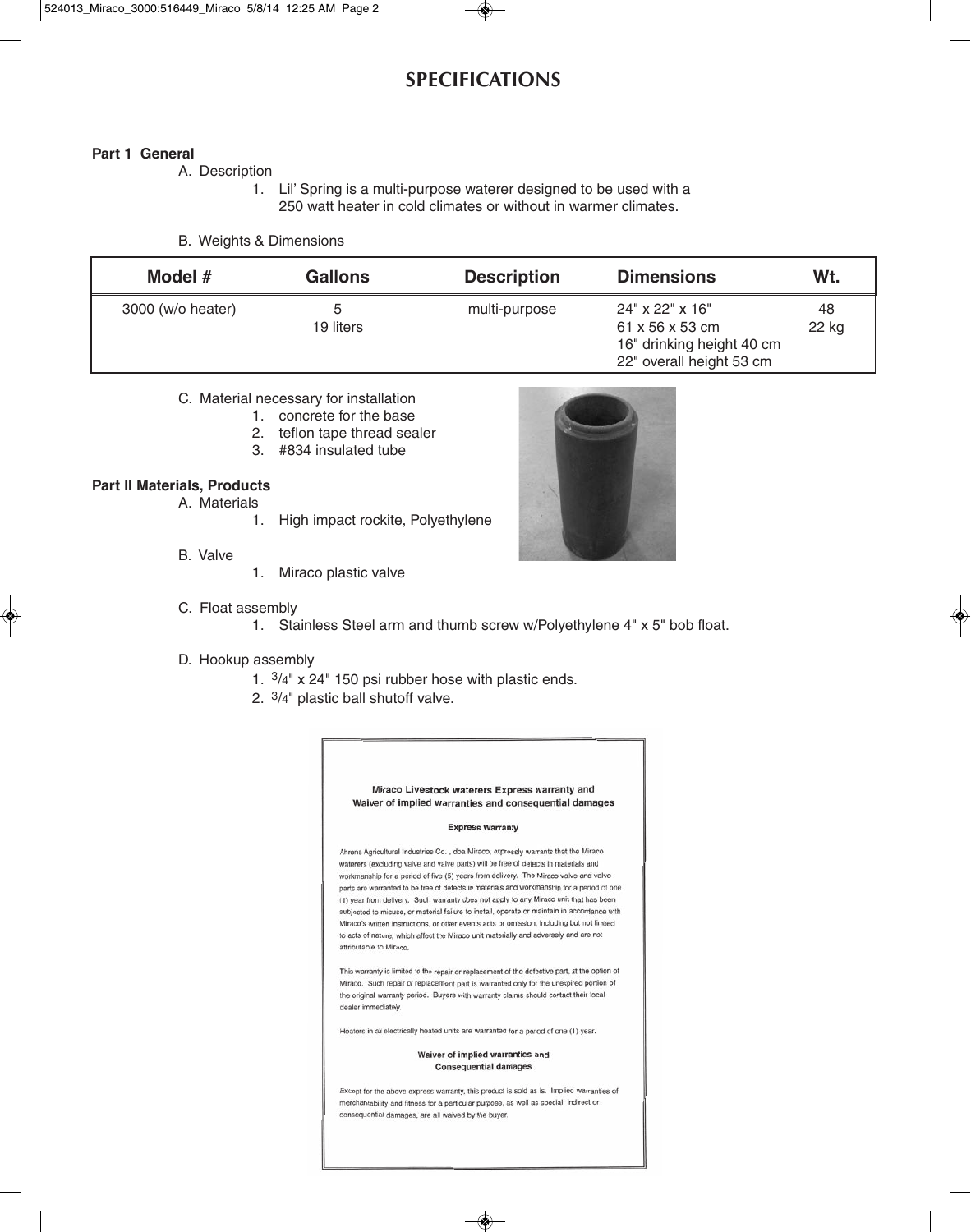

# **Step 1**

Pull the paper off the back of the rubber gasket and stick to the bottom edge of the tank. This is important to keep out air and water.



# **Step 2**

Attach the rubber hose and shutoff valve assembly to your incoming water line. Use teflon tape on all fittings to prevent leaks.



## **Step 3**

After attaching your hose and shutoff valve assembly, lift the tank over the hose and feed the hose up though the small opening into the valve compartment. Attach the blue valve and PVC fitting to the hose. Use teflon tape on all fittings to prevent leaks.



## **Step 4**

Now push the valve assembly down into the molded cradle and secure with the stainless steel retainer and  $2-\frac{1}{4}$ " x 1" bolts. Tighten until valve is tight.

\*NOTE: When using the 250 watt Miraco heater, install with a properly grounded electrical line. The heater is to be placed in the valve compartment under the 4x5 bob float. The power cord is connected in the area where the water line is located.